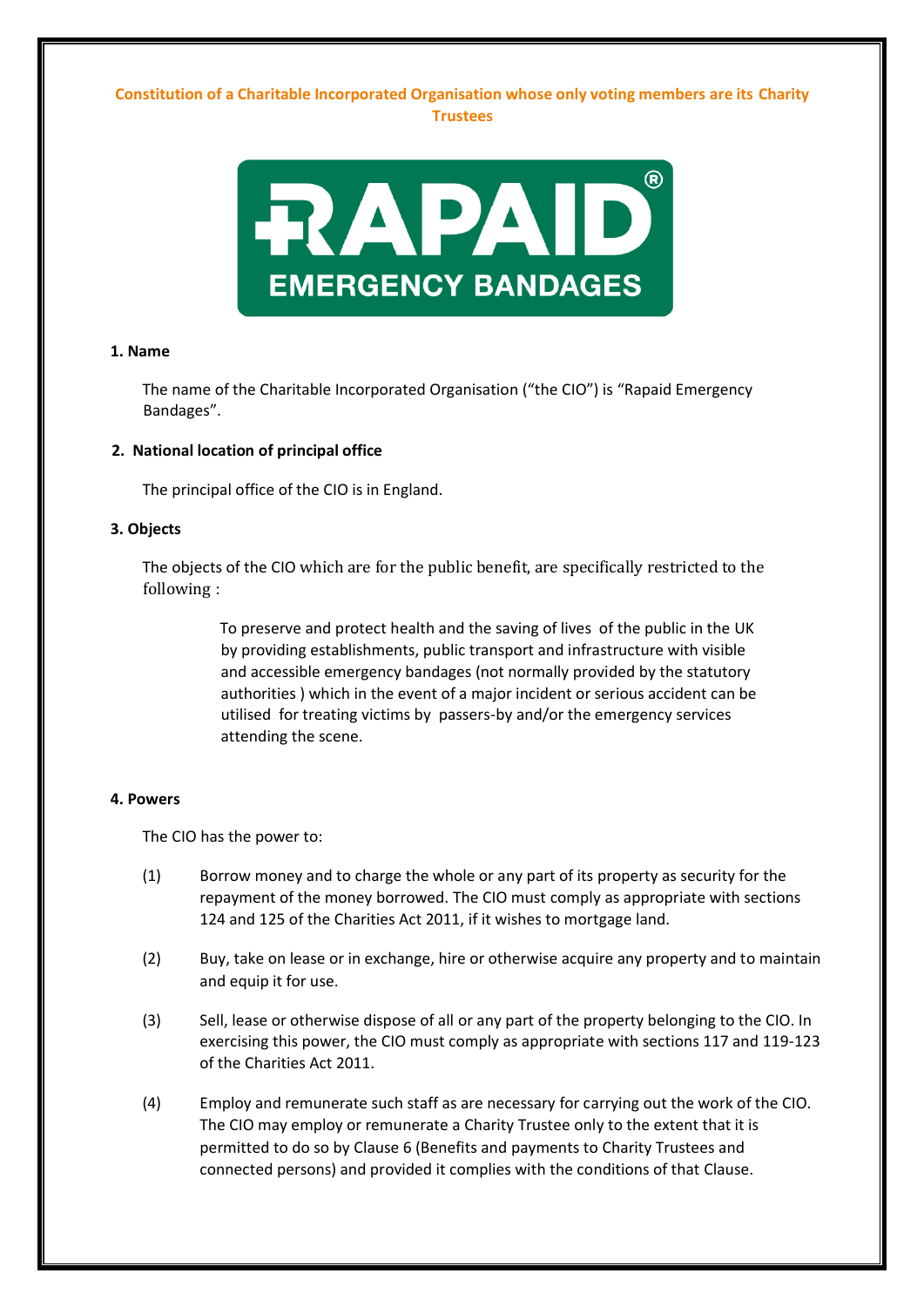(5) Deposit or invest funds, employ a professional fund-manager, and arrange for the investments or other property of the CIO to be held in the name of a nominee, in the same manner and subject to the same conditions as the Trustees of a trust are permitted to do by the Trustee Act 2000.

## **5. Application of income and property**

- (1) The income and property of the CIO must be applied solely towards the promotion of the objects.
	- (a) A Charity Trustee is entitled to be reimbursed from the property of the CIO or may pay out of such property reasonable expenses properly incurred by him or her when acting on behalf of the CIO.
	- (b) A Charity Trustee may benefit from Trustee indemnity insurance cover purchased at the CIO's expense in accordance with, and subject to the conditions in, section 189 of the Charities Act 2011.
- (2) None of the income or property of the CIO may be paid or transferred directly or indirectly by way of dividend, bonus or otherwise by way of profit to any member of the CIO.
- (3) Nothing in this Clause shall prevent a Charity Trustee or connected person receiving any benefit or payment, which is authorised by Clause 6.

## **6. Benefits and payments to Charity Trustees and connected persons**

## **(1) General provisions**

No Charity Trustee or connected person may:

- (a) Buy or receive any goods or services from the CIO on terms preferential to those applicable to members of the public.
- (b) Sell goods, services, or any interest in land to the CIO.
- (c) Be employed by, or receive any remuneration from, the CIO.
- (d) Receive any other financial benefit from the CIO.

Unless the payment or benefit is permitted by sub-Clause (2) of this Clause or authorised by the Court or the prior written consent of the Charity Commission ("the Commission") has been obtained. In this Clause, a "financial benefit" means a benefit, direct or indirect, which is either money or has a monetary value.

# **(2) Scope and powers permitting Trustees' or connected persons' benefits**

- (a) A Charity Trustee or connected person may receive a benefit from the CIO as a beneficiary of the CIO provided that a majority of the Trustees do not benefit in this way.
- (b) A charity trustee or connected person may enter into a contract for the supply of services, or of goods that are supplied in connection with the provision of services, to the CIO where that is permitted in accordance with, and subject to the conditions in, sections 185 to 188 of the Charities Act 2011.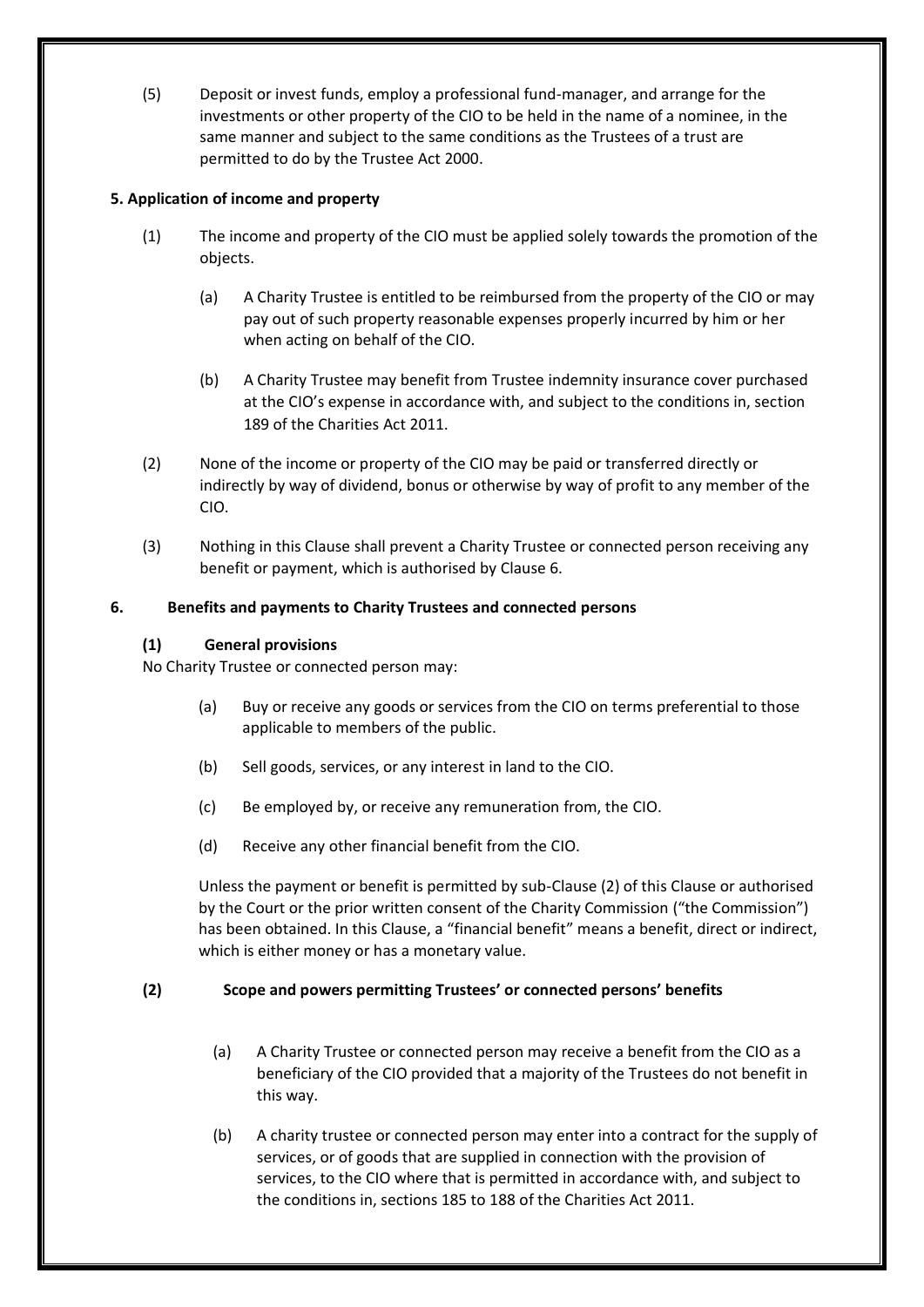- (c) Subject to sub-Clause (3) of this Clause a Charity Trustee or connected person may provide the CIO with goods that are not supplied in connection with services provided to the CIO by the Charity Trustee or connected person.
- (d) A Charity Trustee or connected person may receive interest on money lent to the CIO at a reasonable and proper rate which must be not more than the Bank of England bank rate (also known as the base rate).
- (e) A Charity Trustee or connected person may receive rent for premises let by the Trustee or connected person to the CIO. The amount of the rent and the other terms of the lease must be reasonable and proper. The Charity Trustee concerned must withdraw from any meeting at which such a proposal or the rent or other terms of the lease are under discussion.
- (f) A Charity Trustee or connected person may take part in the normal trading and fundraising activities of the CIO on the same terms as members of the public.

## **(3) Payment for supply of goods only – controls**

The CIO and its Charity Trustees may only rely upon the authority provided by sub-Clause (2)(c) of this Clause if each of the following conditions is satisfied:

- (a) The amount or maximum amount of the payment for the goods is set out in a written Agreement between the CIO and the Charity Trustee or connected person supplying the goods ("the supplier").
- (b) The amount or maximum amount of the payment for the goods does not exceed what is reasonable in the circumstances for the supply of the goods in question.
- (c) The other Charity Trustees are satisfied that it is in the best interests of the CIO to contract with the supplier rather than with someone who is not a Charity Trustee or connected person. In reaching that decision the Charity Trustees must balance the advantage of contracting with a Charity Trustee or connected person against the disadvantages of doing so.
- (d) The supplier is absent from the part of any meeting at which there is discussion of the proposal to enter into a Contract or arrangement with him or her or it with regard to the supply of goods to the CIO.
- (e) The supplier does not vote on any such matter and is not to be counted when calculating whether a quorum of Charity Trustees is present at the meeting.
- (f) The reason/s for any individual decision is recorded by the Charity Trustees in the minute book.
- (g) A majority of the Charity Trustees then in office are not in receipt of remuneration or payments authorised by Clause 6.
- (4) In sub-Clauses (2) and (3) of this Clause:
	- (a) "The CIO" includes any company in which the CIO:
		- (i) Holds more than 50% of the shares; or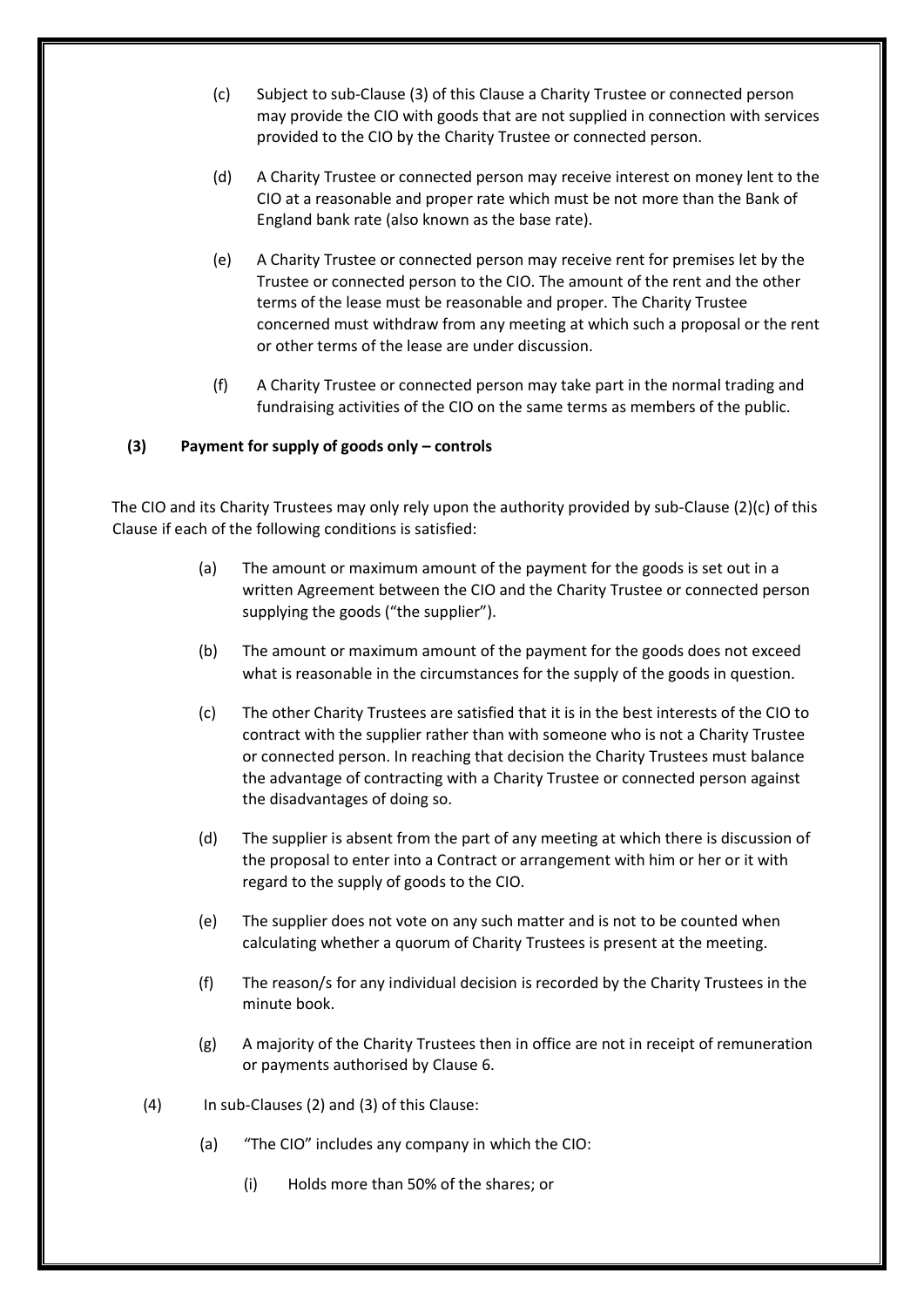- (ii) Controls more than 50% of the voting rights attached to the shares; or
- (iii) Has the right to appoint one or more Directors to the Board of the Company.
- (b) "Connected person" includes any person within the definition set out in Clause [30] (Interpretation);

## **7. Conflicts of interest and conflicts of loyalty**

A Charity Trustee must:

- (1) Declare the nature and extent of any interest, direct or indirect, which he or she has in a proposed transaction or arrangement with the CIO or in any transaction or arrangement entered into by the CIO, which has not previously been declared; and
- (2) Absent himself or herself from any discussions of the Charity Trustees in which it is possible that a conflict of interest will arise between his or her duty to act solely in the interests of the CIO and any personal interest (including but not limited to any financial interest/s).

Any Charity Trustee absenting him or her from any discussions in accordance with this Clause must not vote or be counted as part of the quorum in any decision of the Charity Trustees on the matter.

### **8. Liability of members to contribute to the assets of the CIO if it is wound up**

If the CIO is wound up, the members of the CIO have no liability to contribute to its assets and no personal responsibility for settling its debts and liabilities.

### **9. Charity Trustees**

## (**1) Functions and duties of Charity Trustees**

The Charity Trustees shall manage the affairs of the CIO and may for that purpose exercise all the powers of the CIO. It is the duty of each Charity Trustee:

- (a) To exercise his or her powers and to perform his or her functions in his or her capacity as a Trustee of the CIO in the way he or she decides in good faith would be most likely to further the purposes of the CIO; and
- (b) To exercise, in the performance of those functions, such care and skill as is reasonable in the circumstances having regard in particular to:

(i) Any special knowledge or experience that he or she has or holds himself or herself out as having; and,

(ii) If he or she acts as a Charity Trustee of the CIO in the course of a business or profession, to any special knowledge or experience that it is reasonable to expect of a person acting in the course of that kind of business or profession.

## **(2) Eligibility for Trusteeship**

(a) Every Charity Trustee must be a natural person.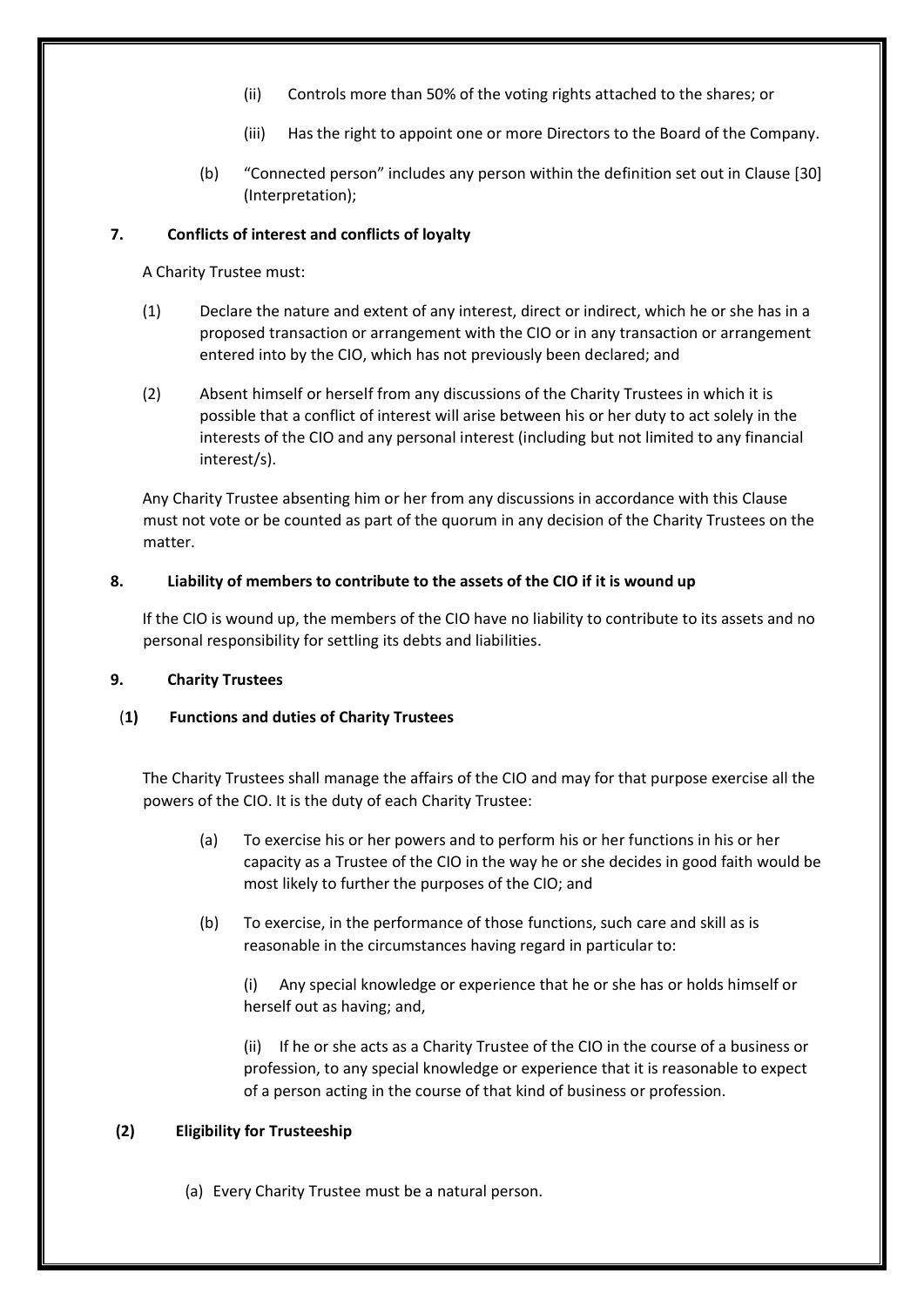- (b) No individual may be appointed as a Charity Trustee of the CIO:
	- If he or she is under the age of 16 years; or
	- If he or she would automatically cease to hold office under the provisions of Clause 12(1)(e).
- (c) No one is entitled to act as a Charity Trustee whether on appointment or on any reappointment until he or she has expressly acknowledged, in whatever way the Charity Trustees decide, his or her acceptance of the office of Charity Trustee.
- (d) At least one of the Trustees of the CIO must be 18 years of age or over. If there is no Trustee aged at least 18 years, the remaining Trustees may only act to call a meeting of the Charity Trustees, or appoint a new Charity Trustee.

# **(3) Number of Charity Trustees**

- (a) There must be at least three Charity Trustees. If the number falls below this minimum, the remaining Trustee or Trustees may act only to call a meeting of the Charity Trustees, or appoint a new Charity Trustee.
- (b) There is no maximum number of Charity Trustees that may be appointed to the CIO.

# **(4) First Charity Trustees**

The first Charity Trustees appointed for a term of three years are as follows:

- a) Alexander James Chivers
- b) Gary Timothy Madden
- c) Paul James Baker

# **10. Appointment of Charity Trustees**

- (1) Apart from the first Charity Trustees, every Trustee must be appointed by a resolution passed at a properly convened meeting of the Charity Trustees for a term of three years.
- (2) In selecting individuals for appointment as Charity Trustees, the Charity Trustees must have regard to the skills, knowledge and experience needed for the effective administration of the CIO.

# **11. Information for new Charity Trustees**

The Charity Trustees will make available to each new Charity Trustee, on or before his or her first appointment:

- (a) A copy of the current version of this constitution; and
- (b) A copy of the CIO's latest Trustees' Annual Report and Statement of Accounts.

# **12. Retirement and removal of Charity Trustees**

(1) A Charity Trustee ceases to hold office if he or she: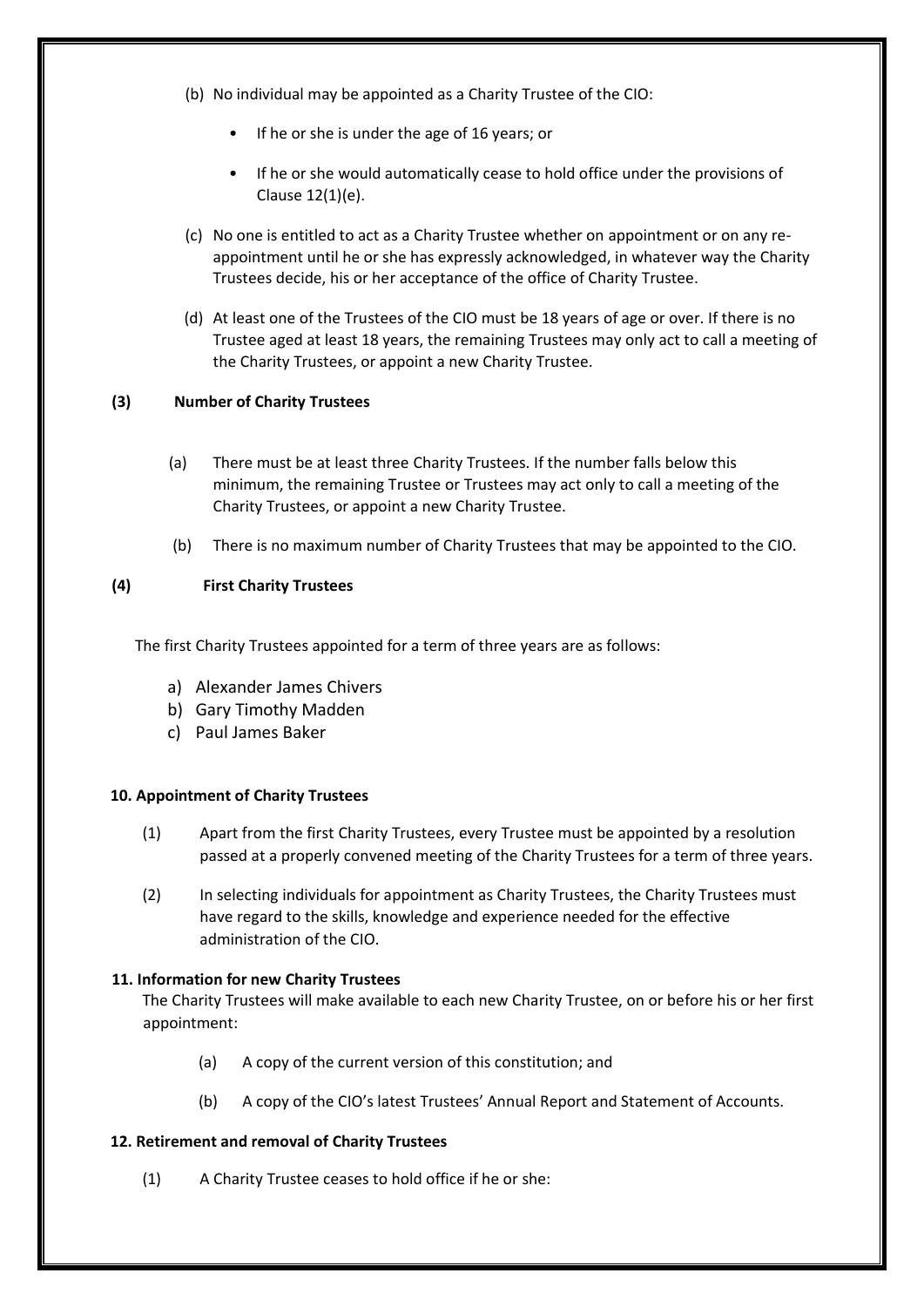- (a) Retires by notifying the CIO in writing (but only if enough Charity Trustees will remain in office when the notice of resignation takes effect to form a quorum for meetings).
- (b) Is absent without the permission of the Charity Trustees from all their meetings held within a period of six months and the Trustees resolve that his or her office be vacated.
- (c) Dies.
- (d) In the written opinion, given to the company, of a registered medical practitioner treating that person, has become physically or mentally incapable of acting as a Trustee and may remain so for more than three months.
- (e) Is disqualified from acting as a Charity Trustee by virtue of sections 178-180 of the Charities Act 2011 (or any statutory re-enactment or modification of that provision).
- (2) Any person retiring as a Charity Trustee is eligible for reappointment.

## **13. Taking of decisions by Charity Trustees**

(1) At a meeting of the Charity Trustees; or

(2) By resolution in writing or electronic form agreed by all of the Charity Trustees, which may comprise either a single document or several documents containing the text of the resolution in like form to each of which one or more Charity Trustees has signified their agreement. Such a resolution shall be effective provided that:-

• a copy of the proposed resolution has been sent, at or as near as reasonably practicable to the same time, to all of the charity trustees; and

• the majority of all of the charity trustees has signified agreement to the resolution in a document or documents which has or have been authenticated by their signature, by a statement of their identity accompanying the document or documents, or in such other manner as the charity trustees have previously resolved, and delivered to the CIO at its principal office or such other place as the trustees may resolve within 28 days of the circulation date.

## **14. Delegation by Charity Trustees**

(1) The Charity Trustees may delegate any of their powers or functions to a committee or committees, and, if they do, they shall determine the terms and conditions on which the delegation is made. The Charity Trustees may at any time alter those terms and conditions, or revoke the delegation.

(2) This power is in addition to the power of delegation in the General Regulations and any other power of delegation available to the Charity Trustees, but is subject to the following requirements:

(a) A committee may consist of two or more persons, but at least one member of each committee must be a Charity Trustee.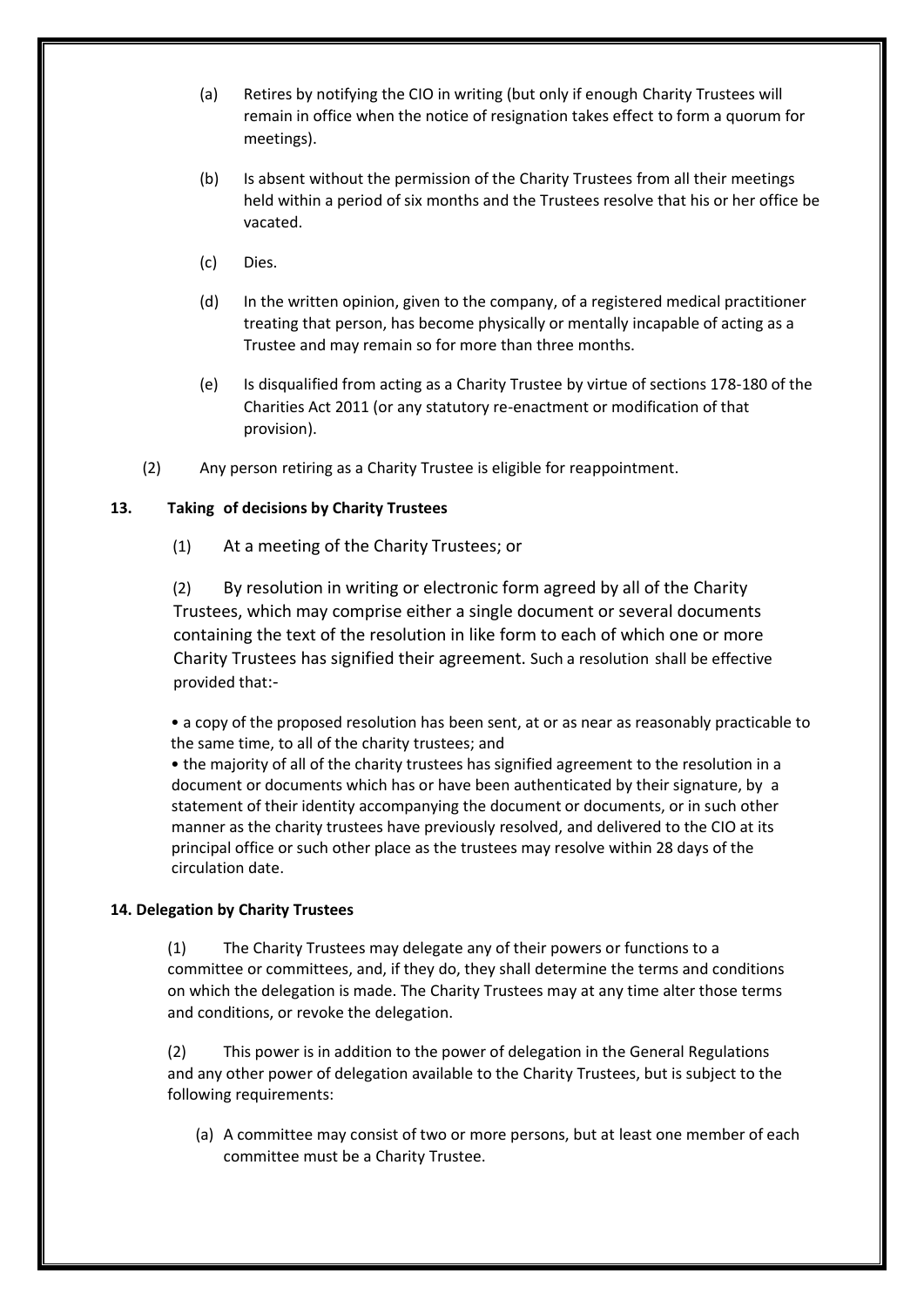- (b) The acts and proceedings of any committee must be brought to the attention of the Charity Trustees as a whole as soon as is reasonably practicable.
- (c) The Charity Trustees shall from time to time review the arrangements, which they have made for the delegation of their powers.

### **15. Meetings of Charity Trustees**

### **(1) Calling Meetings**

(a) Any Charity Trustee may call a meeting of the Charity Trustees.

(b) Subject to that, the Charity Trustees shall decide how their meetings are to be called, and what notice is required.

### **(2) Chairing of Meetings**

The Charity Trustees may appoint a Trustee to Chair their meetings and may at any time revoke such appointment. If no one has been so appointed, or if the person appointed is unwilling to preside or is not present within 10 minutes after the time of the meeting, the Charity Trustees present may re-appoint a remaining Trustee to Chair that meeting.

### **(3) Procedure at Meetings**

- (a) No decision shall be taken at a meeting unless a quorum is present at the time when the decision is taken. The quorum is two Charity Trustees, or the number nearest to one third of the total number of Charity Trustees, whichever is greater, or such larger number as the Charity Trustees may decide from time to time. A Charity Trustee shall not be counted in the quorum present when any decision is made about a matter upon which he or she is not entitled to vote.
- (b) Questions arising at a meeting shall be decided by a majority of those eligible to vote.
- (c) In the case of an equality of votes, the person who Chairs the meeting shall have a second or casting vote.

### **(4) Participation in Meetings by Electronic Means**

A meeting may be held by suitable electronic means agreed by the Charity Trustees in which each participant may:

- (a) Communicate with all the other participants.
- (b) Any Charity Trustee participating at a meeting by suitable electronic means agreed by the Charity Trustees in which a participant or participants may communicate with all the other participants shall qualify as being present at the meeting.
- (c) Meetings held by electronic means must comply with rules for meetings, including Chairing and the taking of minutes.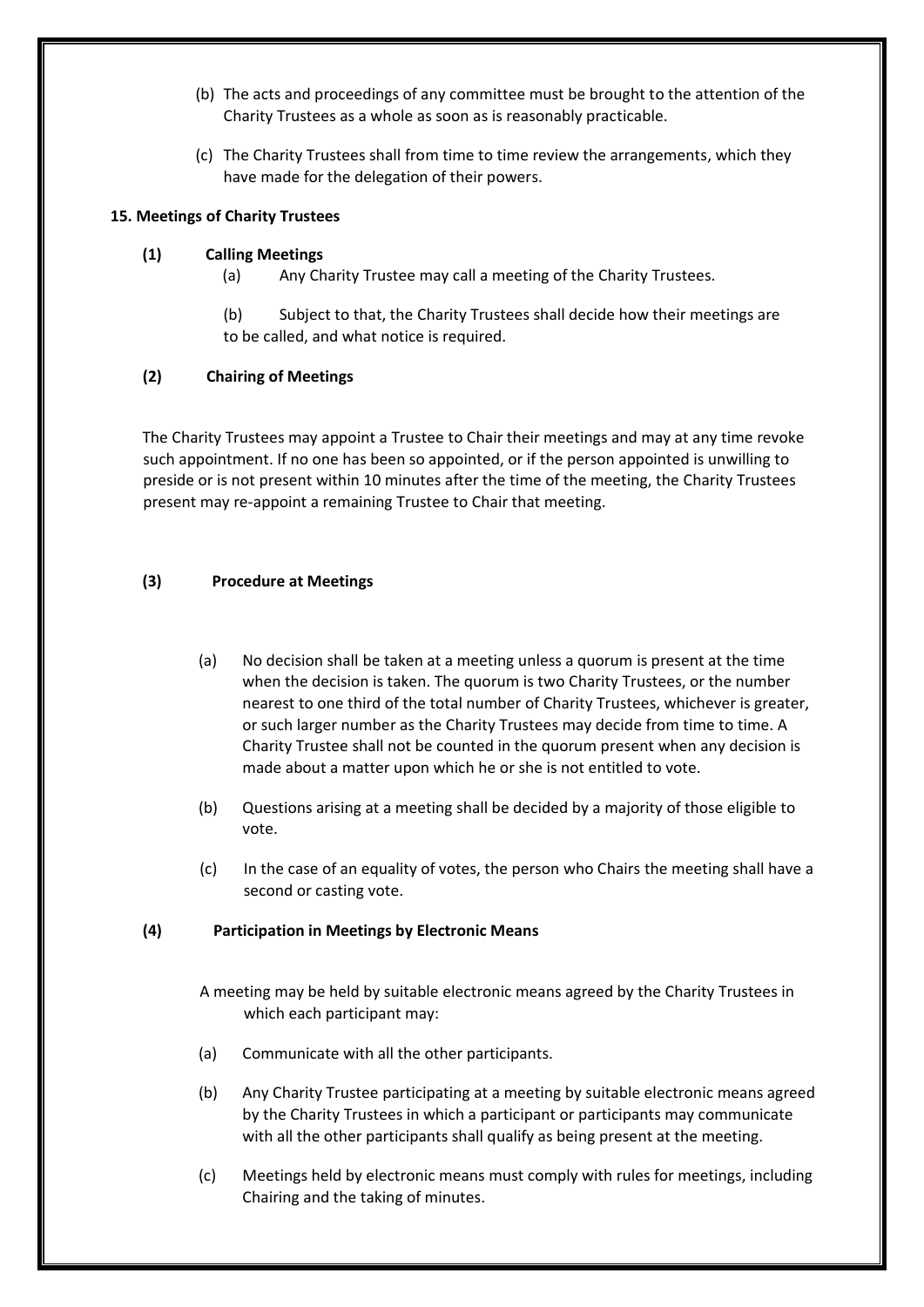### **16. Membership of the CIO**

- (1) The members of the CIO shall be its' Charity Trustees. The only person eligible to be members of the CIO are its' Charity Trustees. Membership of the CIO cannot be transferred to anyone else.
- (2) Any member and Charity Trustee who ceases to be a Charity Trustee automatically ceases to be a member of the CIO.

### **17. Informal or Associate (non-voting) Membership**

- (1) The Charity Trustees may create associate or other classes of non-voting membership, and may determine the rights and obligations of any such members (including payment of membership fees), and the conditions for admission to, and termination of membership of any such class of members.
- (2) Other references in this constitution to "members" and "membership" do not apply to non-voting members, and non-voting members do not qualify as members for any purpose under the Charities Acts, General Regulations or Dissolution Regulations.

### **18. Decisions which must be made by the members of the CIO**

- (1) Any decision to:
	- (a) Amend the constitution of the CIO.
	- (b) Amalgamate the CIO with, or transfer its undertaking to, one or more other CIOs, in accordance with the Charities Act 2011.
	- (c) Wind up or dissolve the CIO (including transferring its business to any other Charity).

Must be made by a resolution of the members of the CIO (rather than a resolution of the Charity Trustees).

- (2) Decisions of the members may be made either:
	- (a) By resolution at a general meeting; or
	- (b) By resolution in writing, in accordance with sub-Clause (4) of this Clause.

(3) Any decision specified in sub-Clause (1) of this Clause must be made in accordance with the provisions of Clause 28 (amendment of constitution), Clause 29 (Voluntary winding up or dissolution), or the provisions of the Charities Act 2011, the General Regulations or the Dissolution Regulations as applicable. Those provisions require the resolution to be agreed by a 75% majority of those members voting at a general meeting, or agreed by all members in writing.

(4) Except where a resolution in writing must be agreed by all the members, such a resolution may be agreed by a simple majority of all the members who are entitled to vote on it. Such a resolution shall be effective provided that:

(a) A copy of the proposed resolution has been sent to all the members eligible to vote; and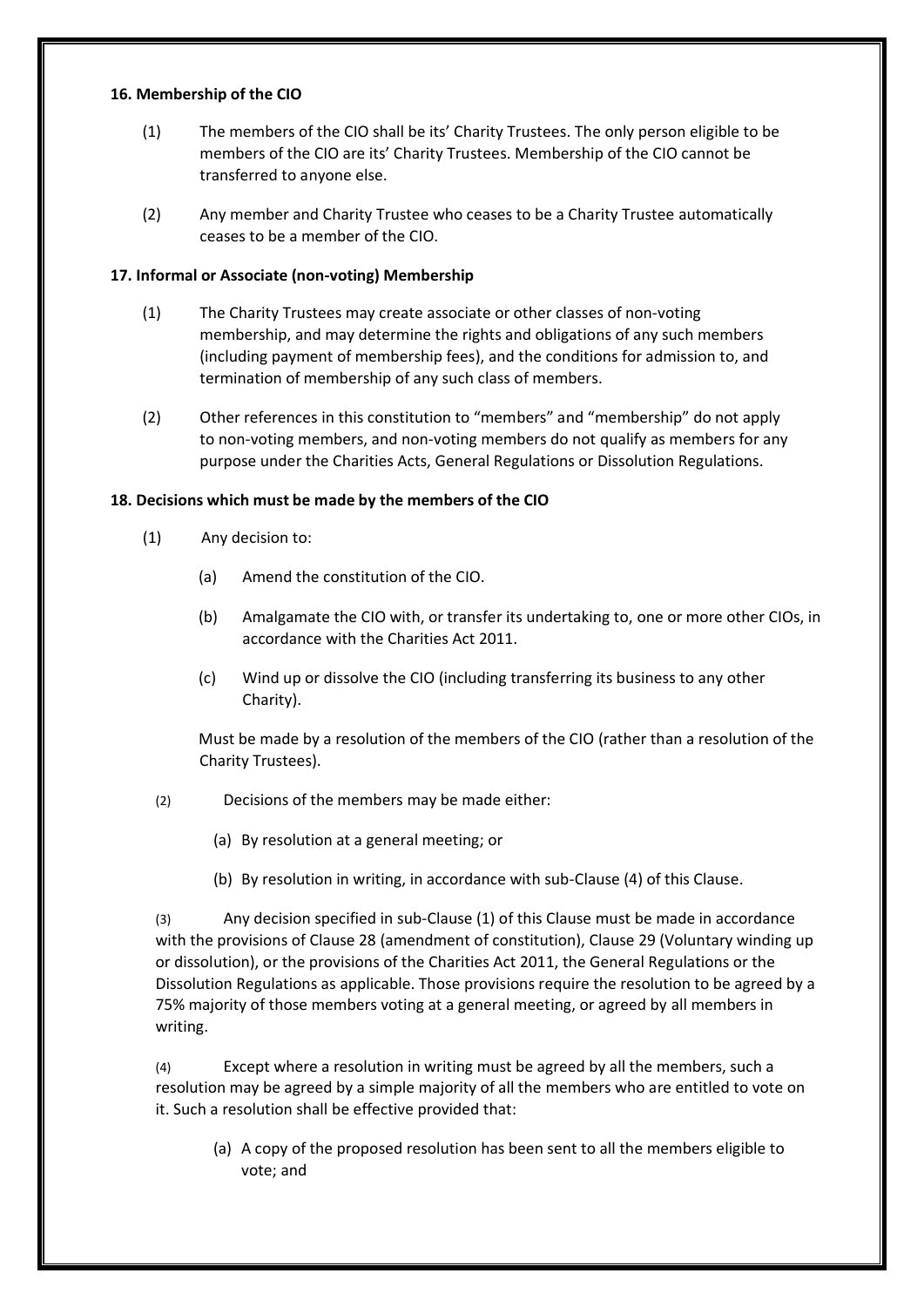(b) The required majority of members has signified its agreement to the resolution in a document or documents, which are received at the principal office within the period of 28 days beginning with the circulation date. The document signifying a member's agreement must be authenticated by their signature, with a statement of their identity accompanying the document, or in such other manner as the CIO has specified.

The resolution in writing may comprise several copies to which one or more members has signified their agreement. Eligibility to vote on the resolution is limited to members who are members of the CIO on the date when the proposal is first circulated.

# **19. General Meetings of Members**

# **(1) Calling of General Meetings of Members**

The Charity Trustees may designate any of their meetings as a general meeting of the members of the CIO. The purpose of such a meeting is to discharge any business, which must by law be discharged by a resolution of the members of the CIO as specified in Clause 18 (Decisions which must be made by the members of the CIO).

# **(2) Notice of General Meetings of Members**

- (a) The minimum period of notice required to hold a general meeting of the members of the CIO is 14 days.
- (b) Except where a specified period of notice is strictly required by another Clause in this constitution, by the Charities Act 2011 or by the General Regulations, a general meeting may be called by shorter notice if it is so agreed by a majority of the members of the CIO.
- (c) Proof that an envelope containing a notice was properly addressed, prepaid and posted; or that an electronic form of notice was properly addressed and sent, shall be conclusive evidence that the notice was given. Notice shall be deemed to be given 48 hours after it was posted or sent.

# **(3) Procedure at General Meetings of Members**

The provisions in Clause 15 (2)-(4) governing the chairing of meetings, procedure at meetings and participation in meetings by electronic means apply to any general meeting of the members, with all references to Trustees to be taken as references to members.

# **20. Saving Provisions**

- (1) Subject to sub-Clause (2) of this Clause, all decisions of the Charity Trustees, or of a committee of Charity Trustees, shall be valid notwithstanding the participation in any vote of a Charity Trustee:
	- Who was disqualified from holding office.
	- Who had previously retired or who had been obliged by the constitution to vacate office.
	- Who was not entitled to vote on the matter, whether by reason of a conflict of interest or otherwise.

If, without the vote of that Charity Trustee and that Charity Trustee being counted in the quorum, the decision has been made by a majority of the Charity Trustees at a quorate meeting.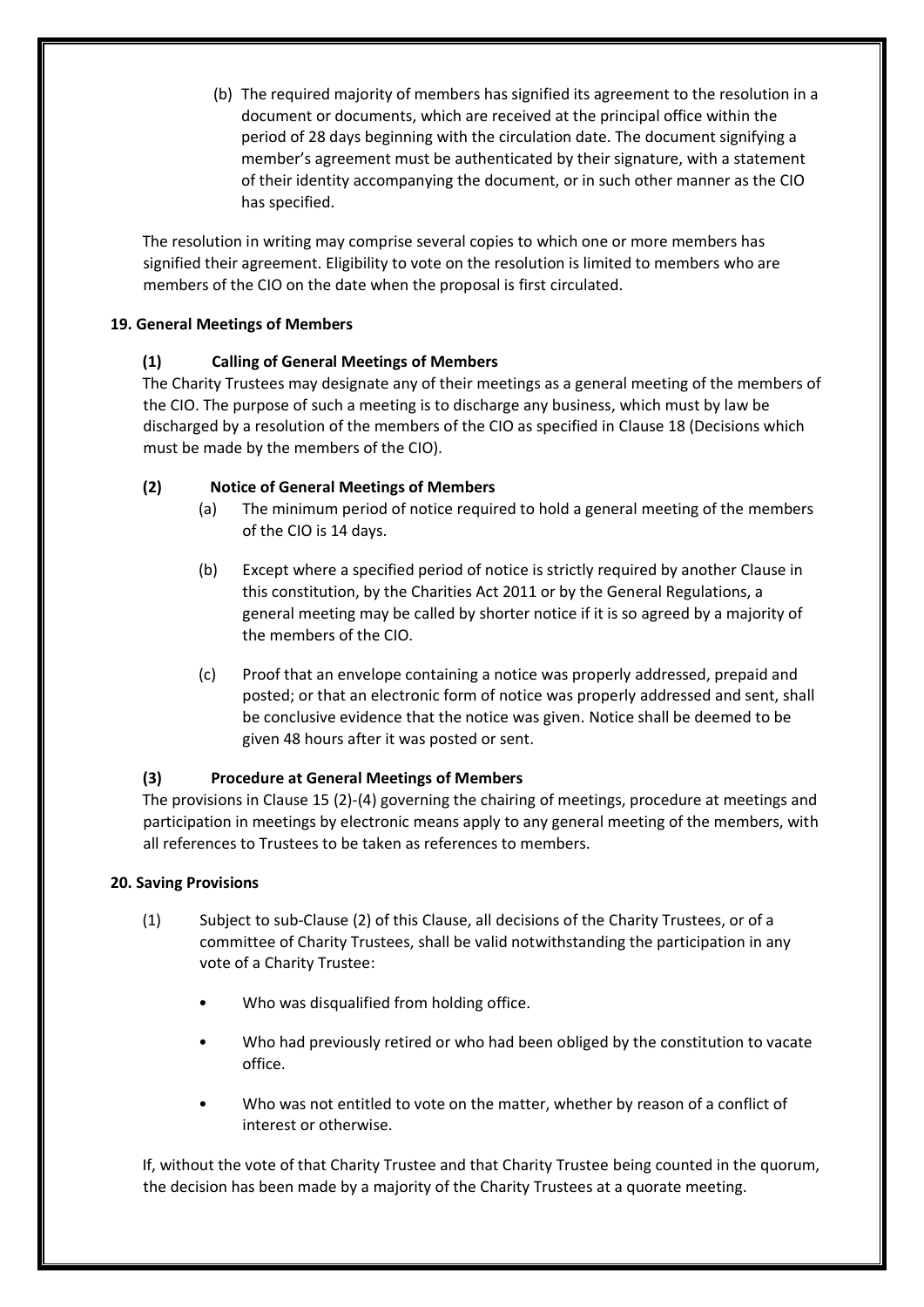(2) Sub-Clause (1) of this Clause does not permit a Charity Trustee to keep any benefit that may be conferred upon him or her by a resolution of the Charity Trustees or of a committee of Charity Trustees if, but for sub-Clause (1), the resolution would have been void, or if the Charity Trustee has not complied with Clause 7 (Conflicts of interest).

## **21. Execution of documents**

- (1) The CIO shall execute documents either by signature or by affixing its seal (if it has one).
- (2) A document is validly executed by signature if it is signed by at least two of the Charity Trustees.
- (3) If the CIO has a seal:

The seal must only be used by the authority of the Charity Trustees or of a committee of Charity Trustees duly authorised by the Charity Trustees. The Charity Trustees may determine who shall sign any document to which the seal is affixed and unless otherwise so determined it shall be signed by two Charity Trustees.

## **22. Use of Electronic Communications**

## (1) To the CIO

Any member or charity trustee of the CIO may communicate electronically with the CIO to an address specified by the CIO for the purpose, so long as the communication is authenticated in a manner which is satisfactory to the CIO.

(2) By the CIO

(a) Any member or charity trustee of the CIO, by providing the CIO with his or her email address or similar, is taken to have agreed to receive communications from the CIO in electronic form at that address, unless the member has indicated to the CIO his or her unwillingness to receive such communications in that form.

(b) The charity trustees may, subject to compliance with any legal requirements, by means of publication on its website:

(i) provide the members with the notice referred to in clause 19(2) (Notice of general meetings);

(ii) give charity trustees notice of their meetings in accordance with clause 15(1) (Calling meetings); and

(iii) submit any proposal to the members or charity trustees for decision by written resolution or postal vote in accordance with the CIO's powers under clause 18 (Members' decisions), 18(4) (Decisions taken by resolution in writing).

(c ) The charity trustees must-

(i) take reasonable steps to ensure that members and charity trustees are promptly notified of the publication of any such notice or proposal; and

(ii) send any such notice or proposal in hard copy form to any member or charity trustee who has not consented to receive communications in electronic form.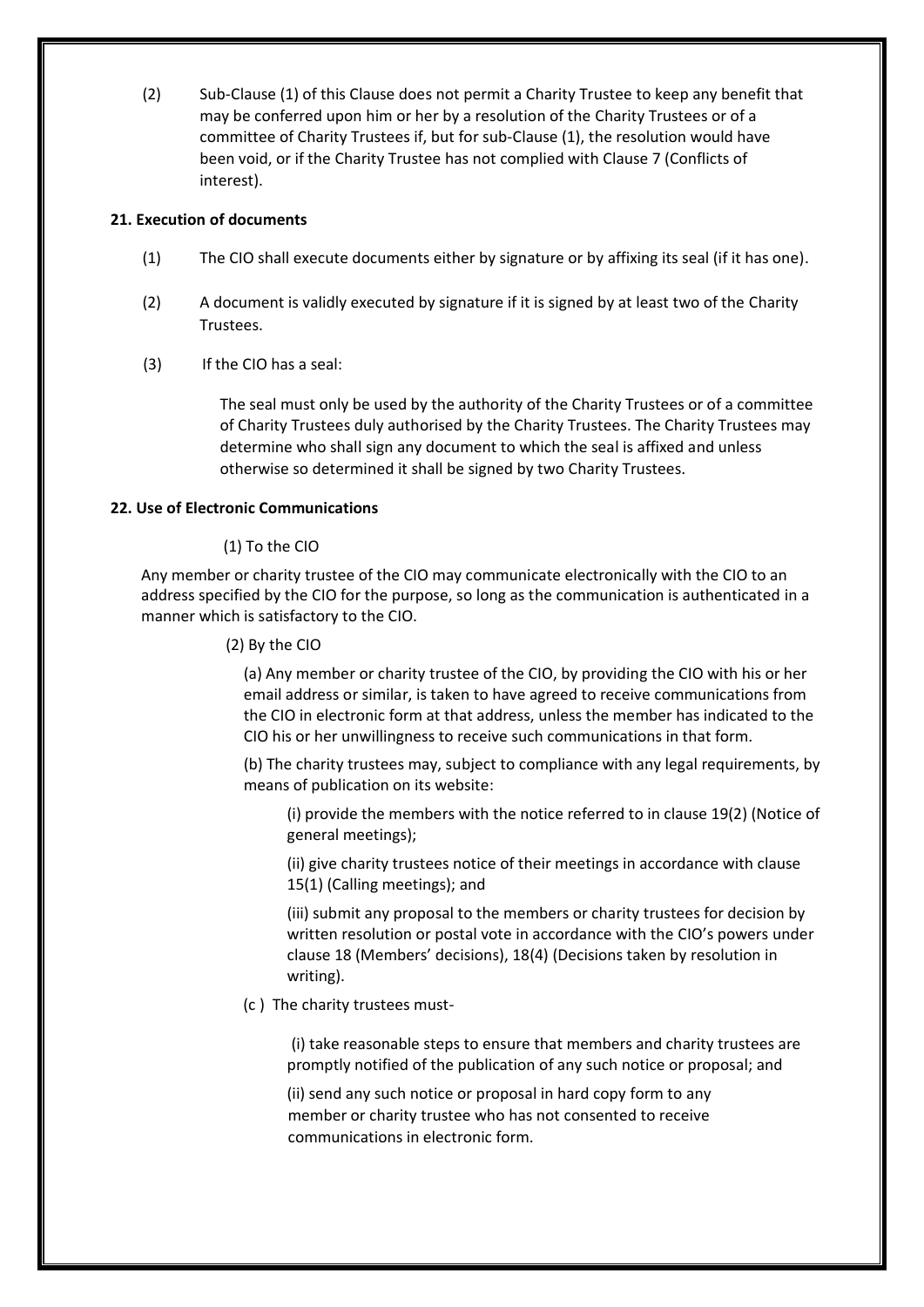### **23. Keeping of Registers**

The CIO must comply with its obligations under the General Regulations in relation to the keeping of, and provision of access to, a (combined) Register of its members and Charity Trustees.

### **24. Minutes**

The Charity Trustees must keep minutes of all:

- (1) Appointments of officers made by the Charity Trustees.
- (2) Proceedings at general meetings of the CIO.
- (3) Meetings of the Charity Trustees and committees of Charity Trustees including:
	- The names of the Trustees present at the meeting;
	- The decisions made at the meetings; and
	- Where appropriate the reasons for the decisions.
- (4) Decisions made by the Charity Trustees otherwise than in meetings.

### **25. Accounting Records, Accounts, Annual Reports and Returns, Register Maintenance**

- (1) The Charity Trustees must comply with the requirements of the Charities Act 2011 with regard to the keeping of accounting records, to the preparation and scrutiny of statements of account, and to the preparation of annual reports and returns. The statements of account, reports and returns must be sent to the Charity Commission, regardless of the income of the CIO, within 10 months of the financial year-end.
- (2) The Charity Trustees must comply with their obligation to inform the Commission within 28 days of any change in the particulars of the CIO entered on the Central Register of Charities.

## **26. Rules**

The Charity Trustees may from time to time make such reasonable and proper rules or byelaws as they may deem necessary or expedient for the proper conduct and management of the CIO, but such rules or by laws must not be inconsistent with any provision of this constitution. Copies of any such rules or by laws currently in force must be made available to any member of the CIO on request.

### **27. Disputes**

If a dispute arises between members of the CIO about the validity or propriety of anything done by the members under this constitution, and the dispute cannot be resolved by agreement, the parties to the dispute must first try in good faith to settle the dispute by mediation before resorting to litigation.

### **28. Amendment of constitution**

As provided by sections 224-227 of the Charities Act 2011:

- (1) This constitution can only be amended:
	- (a) By resolution agreed in writing by all members of the CIO; or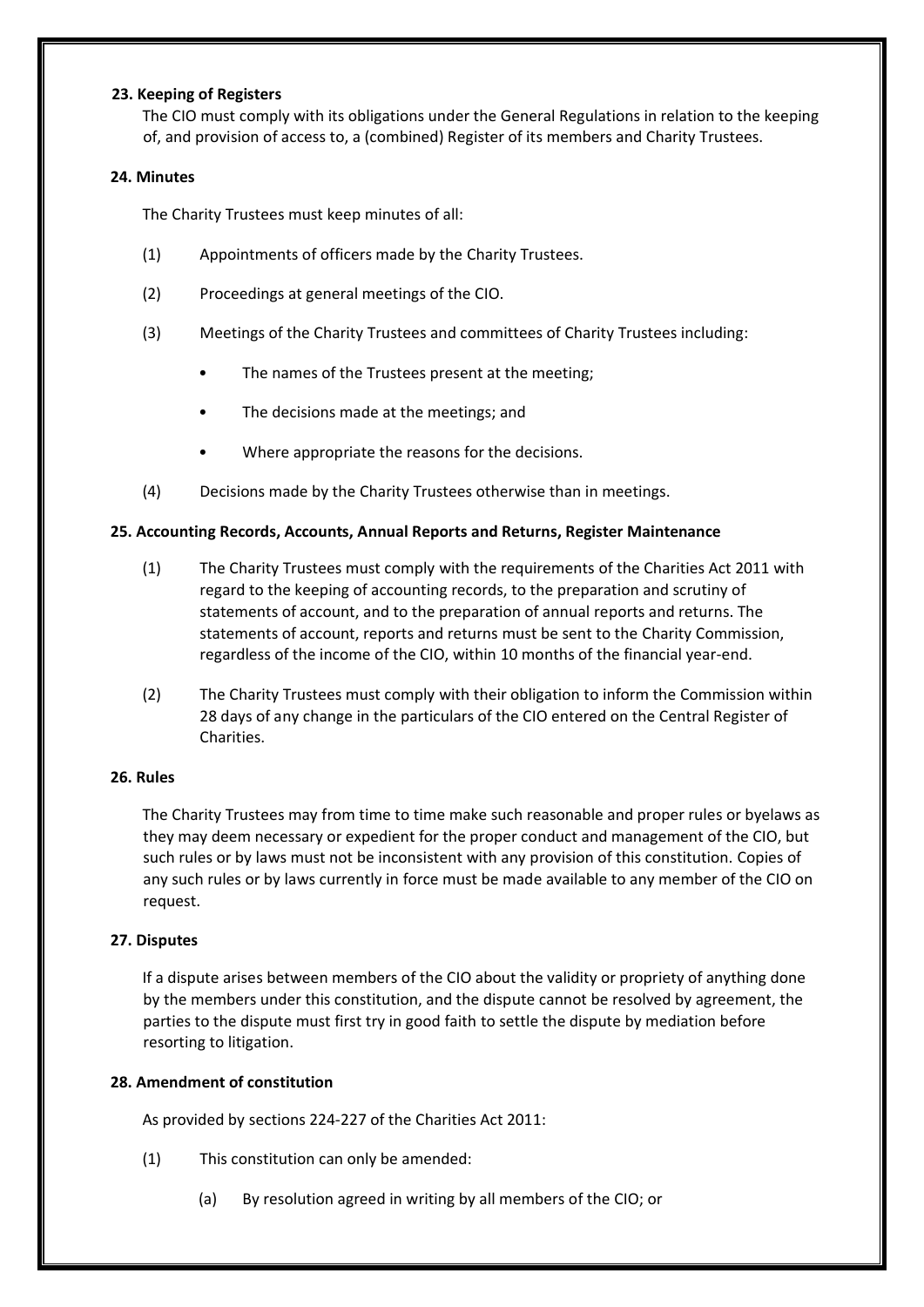- (b) By a resolution passed by a 75% majority of those voting at a general meeting of the members of the CIO called in accordance with Clause 19 (General meetings of members).
- (2) Any alteration of 3 (Objects), Clause 29 (Voluntary winding up or dissolution), this Clause, or of any provision where the alteration would provide authorisation for any benefit to be obtained by Charity Trustees or members of the CIO or persons connected with them, requires the prior written consent of the Charity Commission.
- (3) No amendment that is inconsistent with the provisions of the Charities Act 2011 or the General Regulations shall be valid.
- (4) A copy of every resolution amending the constitution, together with a copy of the CIO's constitution as amended must be sent to the Commission by the end of the period of 15 days beginning with the date of passing of the resolution, and the amendment does not take effect until it has been recorded in the Register of Charities.

## **29. Voluntary winding up or dissolution**

- (1) As provided by the Dissolution Regulations, the CIO may be dissolved by resolution of its members. Any decision by the members to wind up or dissolve the CIO can only be made:
	- (a) At a general meeting of the members of the CIO called in accordance with Clause 19 (General meetings of members), of which not less than 14 days' notice has been given to those eligible to attend and vote:
		- (i) By a resolution passed by a 75% majority of those voting, or
		- (ii) By a resolution passed by decision taken without a vote and without any expression of dissent in response to the question put to the general meeting; or
	- (b) By a resolution agreed in writing by all members of the CIO.
- (2) Subject to the payment of all the CIO's debts:
	- (a) Any resolution for the winding up of the CIO, or for the dissolution of the CIO without winding up, may contain a provision directing how any remaining assets of the CIO shall be applied.
	- (b) If the resolution does not contain such a provision, the Charity Trustees must decide how any remaining assets of the CIO shall be applied.
	- (c) In either case the remaining assets must be applied for charitable purposes the same as or similar to those of the CIO.
- (3) The CIO must observe the requirements of the Dissolution Regulations in applying to the Commission for the CIO to be removed from the Register of Charities, and in particular:
	- (a) The Charity Trustees must send with their application to the Commission:
		- (i) A copy of the resolution passed by the members of the CIO;
		- (ii) A declaration by the Charity Trustees that any debts and other liabilities of the CIO have been settled or otherwise provided for in full; and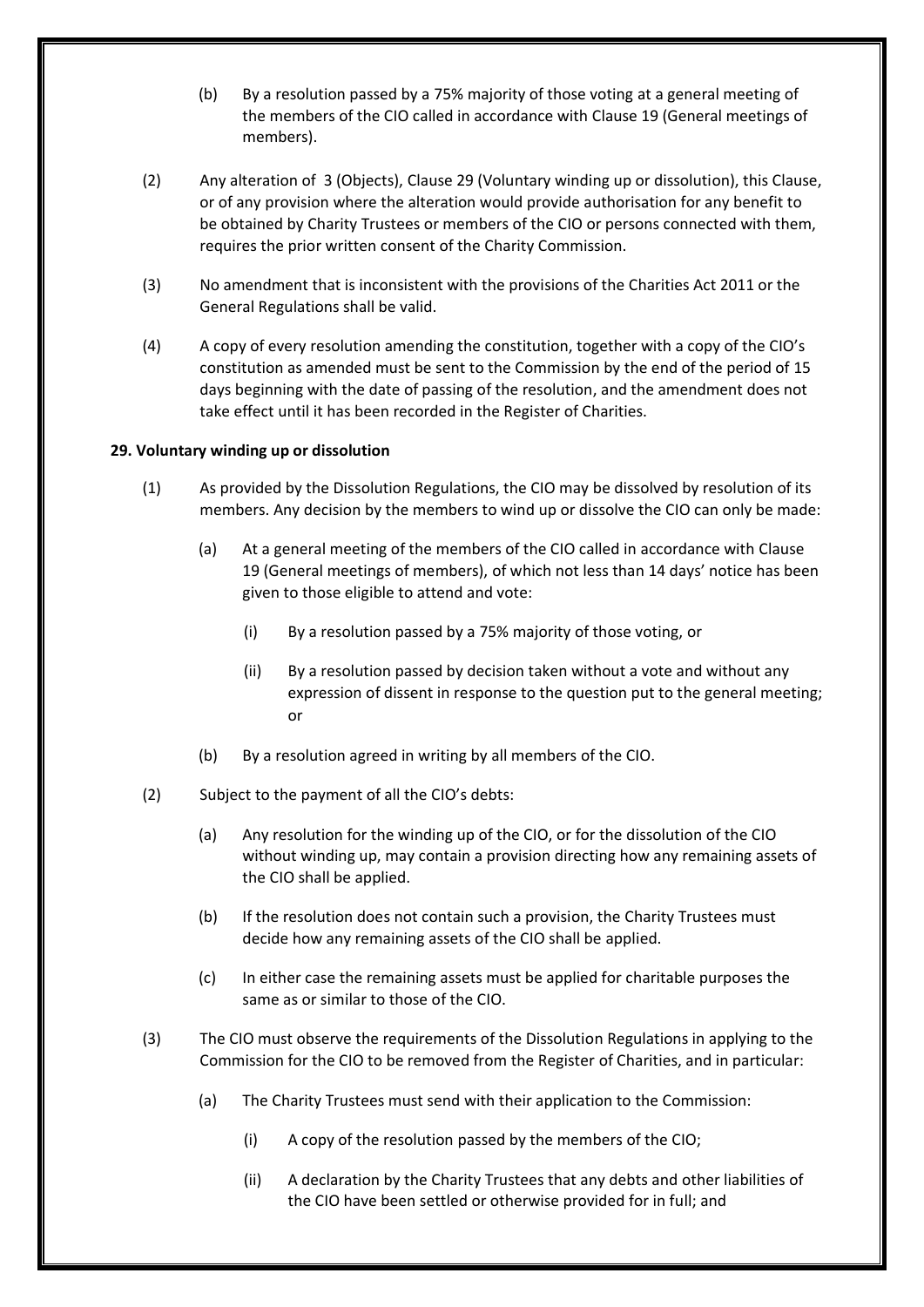- (iii) A statement by the Charity Trustees setting out the way in which any property of the CIO has been or is to be applied prior to its dissolution in accordance with this constitution;
- (b) The Charity Trustees must ensure that a copy of the application is sent within seven days to every member and employee of the CIO, and to any Charity Trustee of the CIO who was not privy to the application.
- (4) If the CIO is to be wound up or dissolved in any other circumstances, the provisions of the Dissolution Regulations must be followed.

### **30. Interpretation**

In this constitution:

"**connected person**" means:

- (a) A child, parent, grandchild, grandparent, brother or sister of the Charity Trustee.
- (b) The spouse or civil partner of the Charity Trustee or of any person falling within sub-Clause (a) above.
- (c) A person carrying on business in partnership with the Charity Trustee or with any person falling within sub-Clause (a) or (b) above.
- (d) An institution which is controlled:
	- (i) By the Charity Trustee or any connected person falling within sub-Clause (a), (b), or (c) above; or
	- (ii) By two or more persons falling within sub-Clause (d)(i), when taken together
- (e) A body corporate in which:
	- (i) The Charity Trustee or any connected person falling within sub-Clauses (a) to (c) has a substantial interest; or
	- (ii) Two or more persons falling within sub-Clause (e)(i) who, when taken together, have a substantial interest.
	- (f) Section 118 of the Charities Act 2011 apply for the purposes of interpreting the terms used in this constitution.

**"General Regulations"** means the Charitable Incorporated Organisations (General) Regulations 2012.

**"Dissolution Regulations"** means the Charitable Incorporated Organisations (Insolvency and Dissolution) Regulations 2012.

The **"Communications Provisions"** means the Communications Provisions in [Part 10, Chapter 4] of the General Regulations.

**"Charity Trustee"** means a Charity Trustee of the CIO.

A **"poll"** means a counted vote or ballot, usually (but not necessarily) in writing.